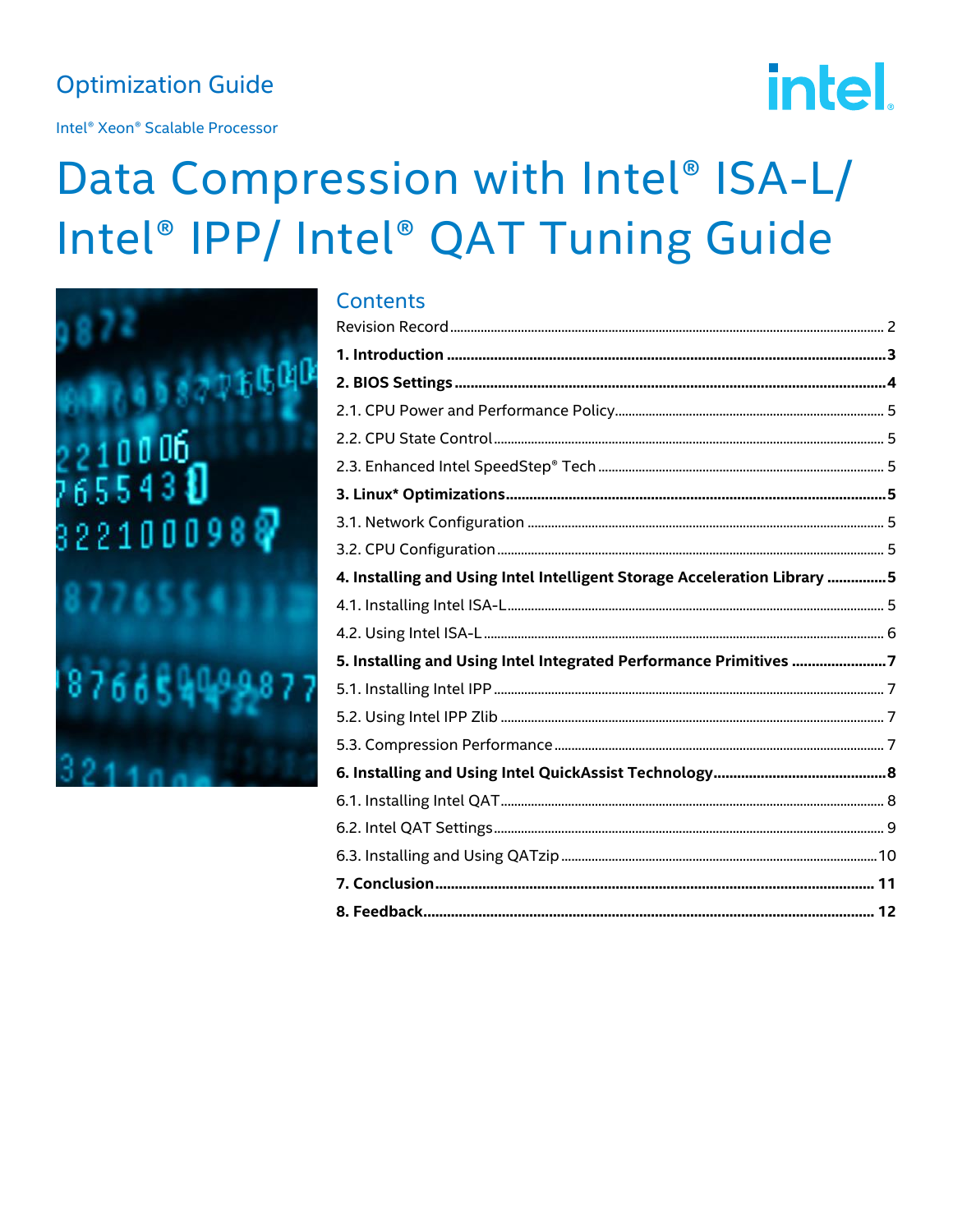## Revision Record

<span id="page-1-0"></span>

| Date       | Rev. | <b>Description</b>            |
|------------|------|-------------------------------|
| 05/28/2021 |      | 1.0   Initial public release. |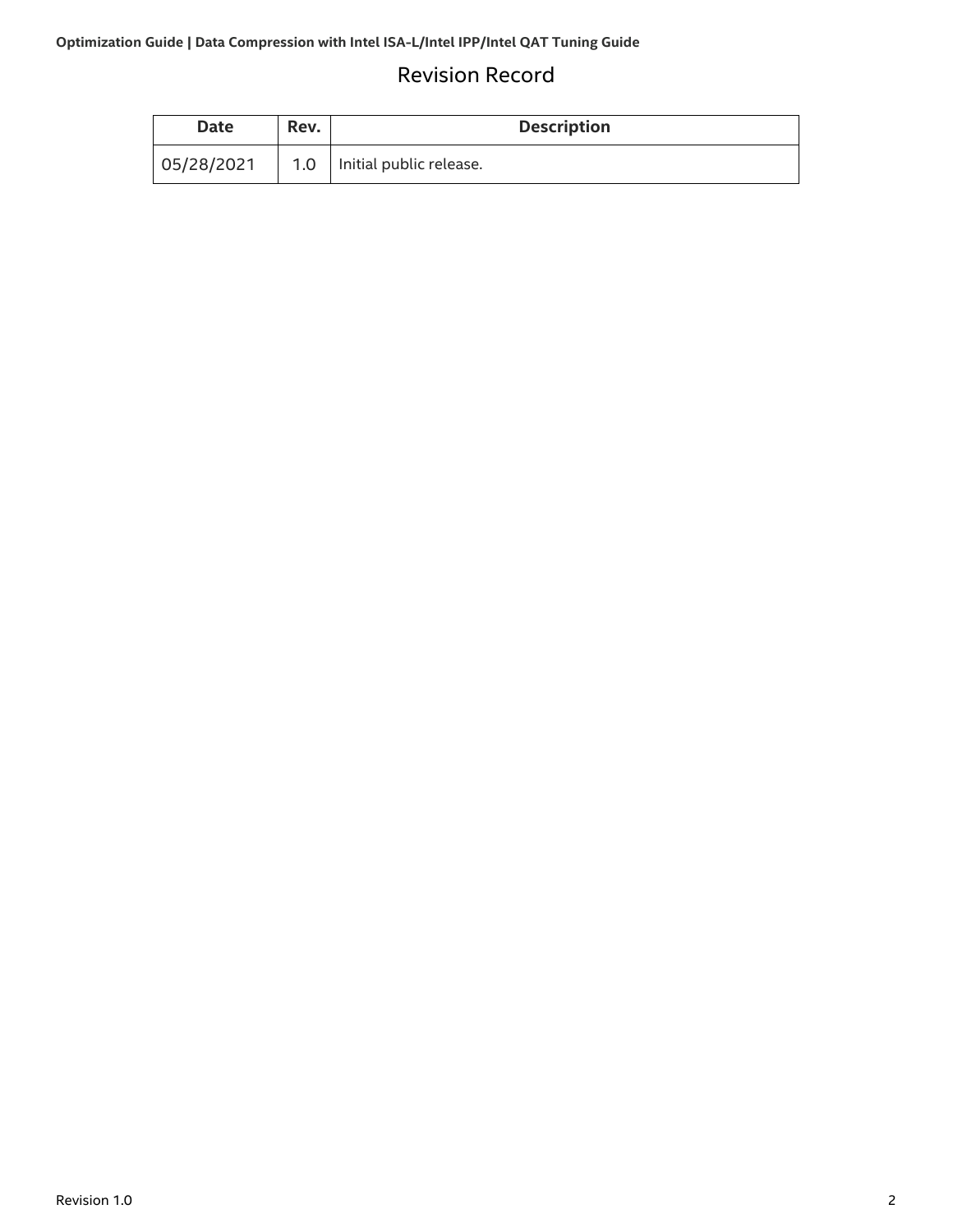## <span id="page-2-0"></span>1. Introduction

*This guide is targeted towards users who are already familiar with data compression and provides pointers and system setting for hardware and software that will provide the best performance for most situations. However, please note that*  we rely on the users to carefully consider these settings for their specific scenarios, since data compression can be *deployed in multiple ways and this is a reference to one such use-case.*

As 5G, IoT, AI, and other technologies continue to develop, the generation and usage of data has experienced exponential growth, and data transmission, storage and processing must be faster than ever. Data compression can reduce the size of data significantly, and it plays a vital role in data transmission and storage. Intel® Intelligent Storage Acceleration Library (Intel® ISA-L), Intel® Integrated Performance Primitives (Intel® IPP) and Intel® QuickAssist Technology (Intel® QAT) provide data compression functionality and can effectively improve compression performance.

**Intel Intelligent Storage Acceleration Library** helps accelerate and optimize Intel architecture-based storage, and provides optimizations for storage recoverability, data integrity, data security, among others, while accelerating data compression. For more information on ISA-L, please visit [Intel Storage Acceleration Library.](https://01.org/intel®-storage-acceleration-library-open-source-version)

**Intel Integrated Performance Primitives** is a cross-platform software function library that provides a wide range of image, signal, and data processing functions. Intel IPP is optimized for the characteristics of CPU, helping users to better utilize the latest features (such as AVX-512) on the IA platform to improve application performance. For more information on Intel IPP please visit [Intel Integrated Performance Primitives.](https://software.intel.com/content/www/us/en/develop/tools/oneapi/components/ipp.html)

**Intel Quick Assist Technology** is a high-performance data security and compression acceleration solution provided by Intel. This solution utilizes the QAT chip to share symmetrical/asymmetrical encryption computations, DEFLATE lossless compression, and other computation intensive tasks for lower CPU utilization and higher overall platform performance. For more information on Intel QAT please visit *Intel QuickAssist Technology*.

Intel ISA-L/ Intel IPP/ Intel QAT focus on different areas and provide different functions. Intel ISA-L focuses on storage and provides a series of erasure coding/data protection, data integrity/compression/hashing/encryption and other lowlevel optimization functions. Intel IPP focuses on signal, image, and data processing, and utilizes SIMD (Single Instruction, Multiple Data) instructions to increase the performance of computation intensive applications, including image processing, data compression, signal processing, and cryptography. Intel QAT improves the security and compression performance of cloud, network, big data, storage, and other applications, by offloading computation intensive operations from CPU to Intel QAT devices. Intel ISA-L/IPP/QAT have some overlapping and unique functions, as shown in the figure below.

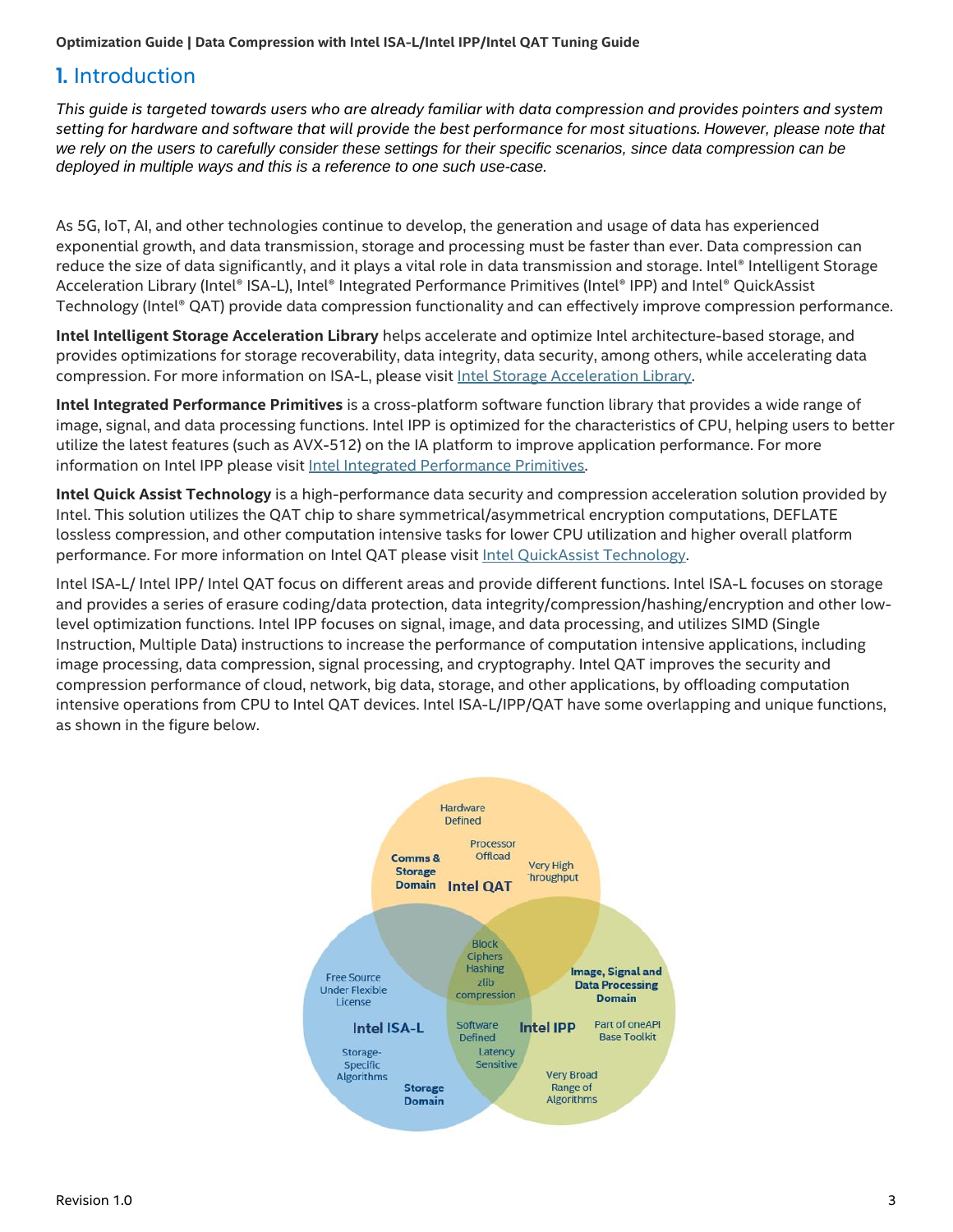**3rd Gen Intel**® **Xeon**® **Scalable processors** deliver industry-leading, workload-optimized platforms with built-in AI acceleration, providing a seamless performance foundation to help speed data's transformative impact, from the multicloud to the intelligent edge and back. Improvements of particular interest to this workload applications are:

- Enhanced Performance
- More Intel® Ultra Path Interconnect
- Increased DDR4 Memory Speed & Capacity
- Intel® Advanced Vector Extensions
- Intel® Security Essentials and Intel® Security Libraries for Data Center
- Intel® Speed Select Technology

#### **Tested hardware and software environment for this tuning guide:**

| <b>Hardware</b><br>Server Configuration<br><b>Software</b> |          | <b>CPU</b>              | Intel® Xeon® PLATINUM 8360Y CPU @ 2.20GHz     |
|------------------------------------------------------------|----------|-------------------------|-----------------------------------------------|
|                                                            |          | Memory                  | 16*32 GB DDR4, 3200 MT/s                      |
|                                                            |          | Storage/Disks           | Intel SSD S4610, 960G                         |
|                                                            |          | <b>NIC</b>              | Intel® Ethernet Controller XXV700 25GbE SFP28 |
|                                                            |          | Intel QAT               | Intel <sup>®</sup> QuickAssist Adapter 8970   |
|                                                            |          | <b>Operating System</b> | CentOS* 7.8                                   |
|                                                            |          | Kernel                  | 3.10.0-1127.el7.x86_64                        |
|                                                            | $Zlib^*$ | zlib-1.2.7.3            |                                               |
|                                                            |          | Intel ISA-L             | isa-l-v2.30.0                                 |
|                                                            |          | Intel IPP               | one API 2021.1.1                              |
|                                                            |          | <b>QAT Driver</b>       | qat1.7.1.4.12.0                               |
|                                                            |          | QATzip                  | QATzip-1.0.2                                  |

*Note: The configuration described in this article is based on 3 rd Generation Intel Xeon processor hardware. Server platform, memory, hard drives, network interface cards can be determined according to customer usage requirements.*

## <span id="page-3-0"></span>2. BIOS Settings

The configuration items that can be optimized for BIOS and the recommended non-default values are as follows:

| Configuration item                                               | Recommended value         |
|------------------------------------------------------------------|---------------------------|
| Advanced/Power & Performance/CPU Power and<br>Performance Policy | Performance               |
| Advanced/Power & Performance/CPU C State Control                 | Package C State = $CO/C1$ |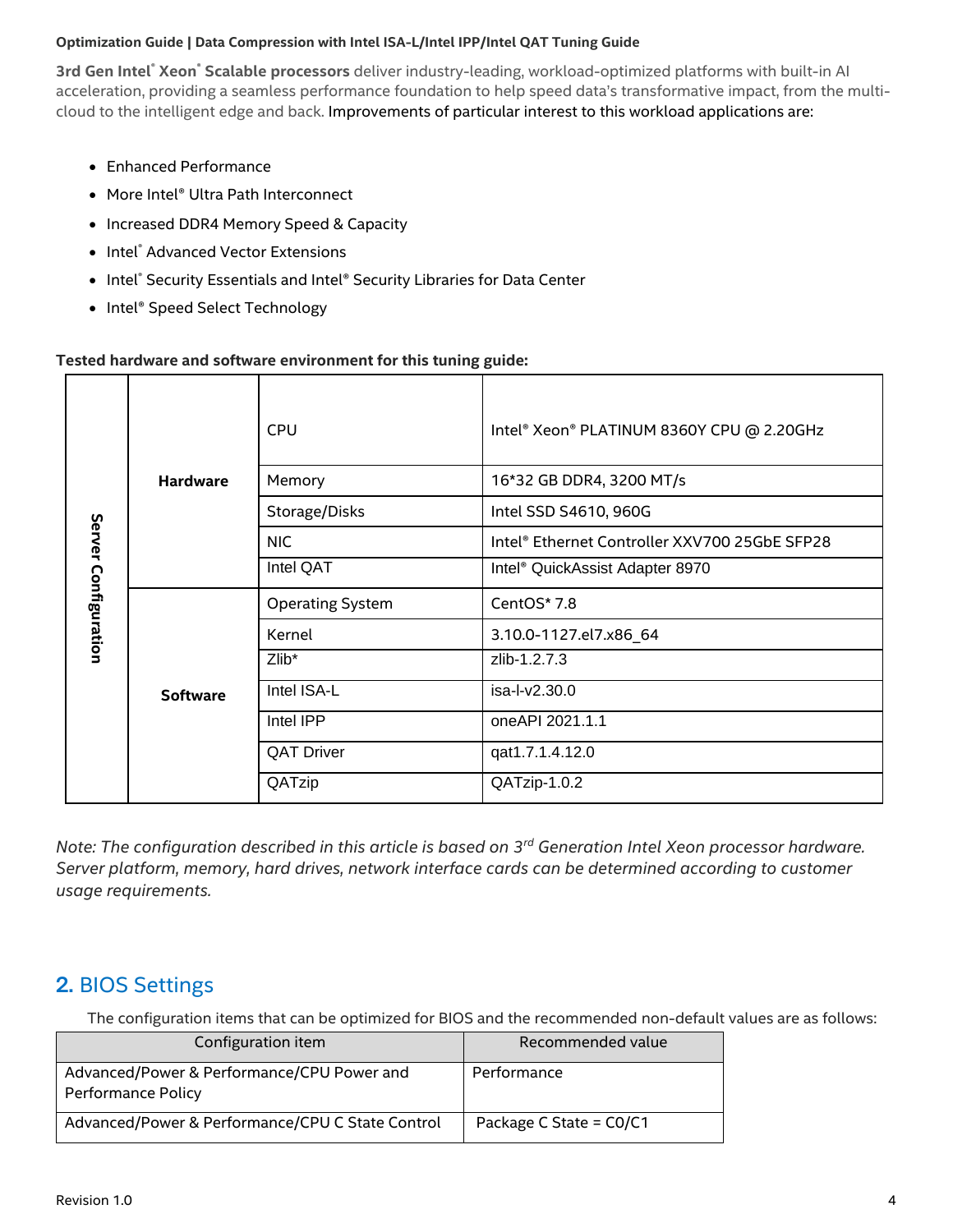|                                                                                     | C1E = Disabled         |
|-------------------------------------------------------------------------------------|------------------------|
|                                                                                     | Processor C = Disabled |
| Advanced/Power & Performance/ CPU P State<br>Control/Enhanced Intel SpeedStep® Tech | Disabled               |

#### <span id="page-4-0"></span>2.1. CPU Power and Performance Policy

This setting allows the user to set an overall power and performance policy for the system, and when changed will modify a selected list of options to achieve the policy. These options are still changeable outside of the policy but do reflect the changes that the policy makes when a new policy is selected. The Performance setting is strongly weighted towards performance, even at the expense of energy efficiency.

### <span id="page-4-1"></span>2.2. CPU State Control

The CPU C State Control screen allows the user to specify a policy, which is optimized for the processor sleep state. Sets and specifies the lowest C-state for Processor package.

- C0/C1 state is no package C-state support.
- C6 retention state provides more power savings.
- C1E when enabled the CPU will switch to the Minimum Enhanced Intel SpeedStep® Technology operating point when all execution cores enter C1. Frequency will switch immediately, followed by gradual voltage switching.
- Processor C6 setting enables/disables processor C6 (ACPI C3) report to OS.

#### <span id="page-4-2"></span>2.3. Enhanced Intel SpeedStep® Tech

Enhanced Intel SpeedStep Technology allows the system to dynamically adjust processor voltage and core frequency, which can result in decreased average power consumption and decreased average heat production. When disabled, the processor setting reverts to running at maximum thermal design power (TDP) core frequency (rated frequency).

## <span id="page-4-3"></span>3. Linux\* Optimizations

#### <span id="page-4-4"></span>3.1. Network Configuration

Performance in data compression applications is usually restricted by network bandwidth. Therefore, cross-network operations perform better with higher NIC bandwidth. We recommend a bandwidth of 10GB/s and higher.

#### <span id="page-4-5"></span>3.2. CPU Configuration

• Set the CPU to the performance mode

#### cpupower -c <cpulist> frequency-set --governor performance

• Set the energy/performance bias

#### x86\_energy\_perf\_policy performance

## <span id="page-4-6"></span>4. Installing and Using Intel Intelligent Storage Acceleration Library

#### <span id="page-4-7"></span>4.1. Installing Intel ISA-L

Some of the low-level core functions of Intel ISA-L are optimized using SIMD. Intel ISA-L also provides optimization functions for CPUs that do not support or support only a small number of SIMD instructions. It has been tuned in many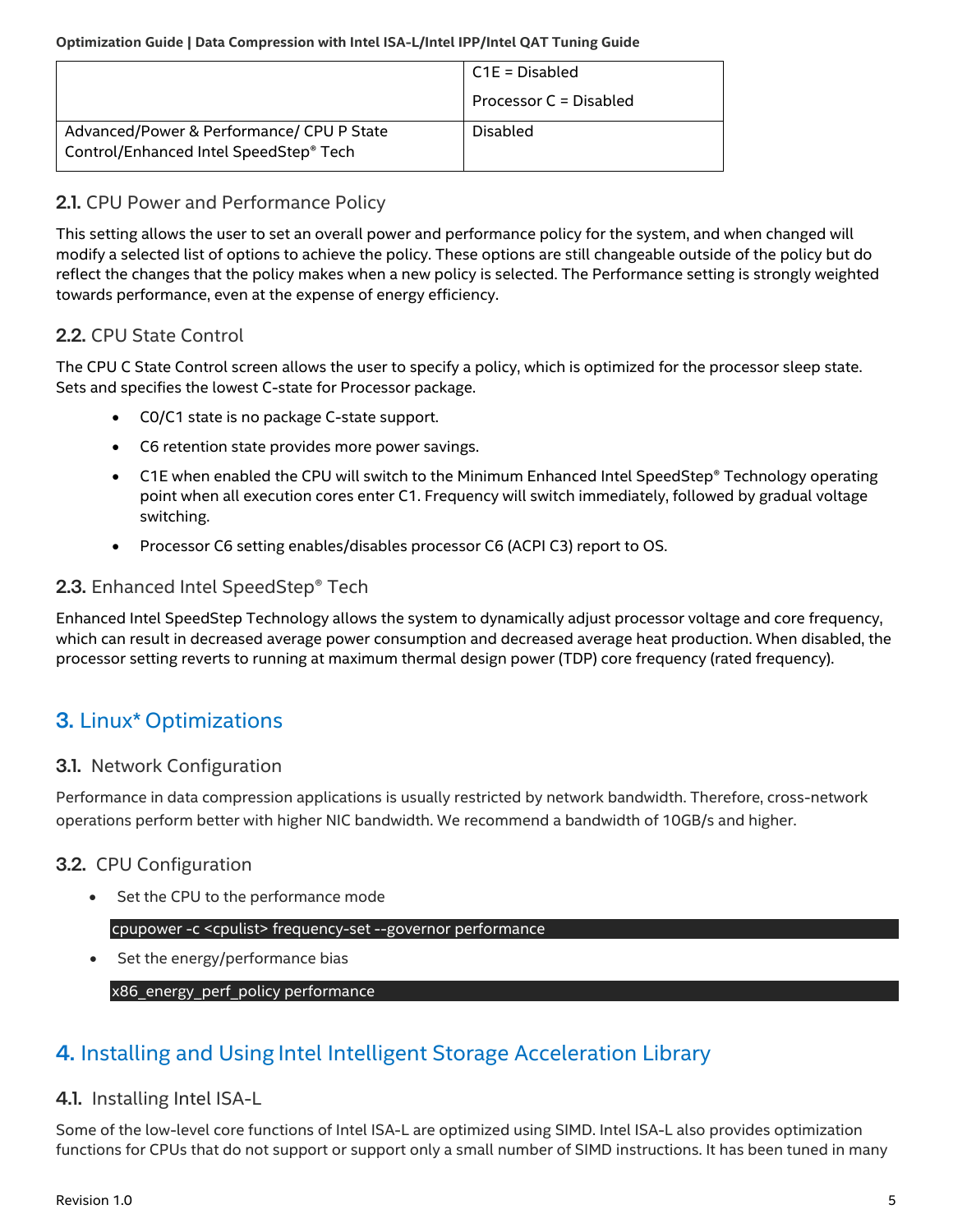details with CRC, DEFLATE, and Huffman coding optimizations for compression algorithms. It also supports multithreading and offers great performance improvements over zlib\*. The compression output of Intel ISA-L is completely compatible with the gzip\* format, even if there is no change upon decompression.

The standard Linux installation from source code method is used for the compilation and installation of Intel ISA-L.

- 1) [Download source code](https://github.com/intel/isa-l/blob/master/README.md) from Github.
- 2) Compilation commands shown below. For detailed information, refer to th[e README](https://github.com/intel/isa-l/blob/master/README.md) file.

| ./autogen.sh<br>./configure |
|-----------------------------|
| make<br>sudo make install   |

#### <span id="page-5-0"></span>4.2. Using Intel ISA-L

Intel ISA-L provides the igzip executable program, which is used in a similar way to gzip. Intel ISA-L supports the RFC 1951 data compression algorithm and provides its own compression/decompression interfaces. It supports 4 levels (level [0,3]) of compression. The higher the level, the greater the compression ratio, with 3 being the highest.

| \$igzip-h                                               |
|---------------------------------------------------------|
| Usage: igzip [options] [infiles]                        |
|                                                         |
| Options:                                                |
| -h, --help<br>help, print this message                  |
| use compression level # with $0 \leq t \leq 3$<br>$-$ # |
| -o <file><br/>output file</file>                        |
| -c, --stdout write to stdout                            |
| -d, --decompress decompress file                        |
| -z, --compress compress file (default)                  |
|                                                         |

Intel ISA-L provides a performance test program. The "*make other*" command can be used to generate an *igzip/igzip\_perf* performance test program which can test Zlib's and Intel ISA-L's compression performance respectively. To use the **igzip\_perf** for testing, the basic command is "**igzip\_perf -l 1 file**", where the "**-z**" parameter is used to test the zlib performance.

| ./igzip_perf -h                                                     |
|---------------------------------------------------------------------|
| Usage: igzip perf [options] <infile></infile>                       |
| help, print this message<br>-h                                      |
| The options -l, -f, -z may be used up to 32 times                   |
| -I <level> isa-I stateless deflate level to test (0-3)</level>      |
| -f <level> isa-l stateful deflate level to test (0-3)</level>       |
| -z <level> zlib deflate level to test</level>                       |
| -d <time> approx time in seconds for deflate (at least 0)</time>    |
| approx time in seconds for inflate (at least 0)<br>-i <time></time> |
| performance test isa-I stateful inflate<br>$-S$                     |
| performance test isa-I stateless inflate<br>-t                      |
| performance test zlib inflate<br>$-u$                               |
|                                                                     |
|                                                                     |
|                                                                     |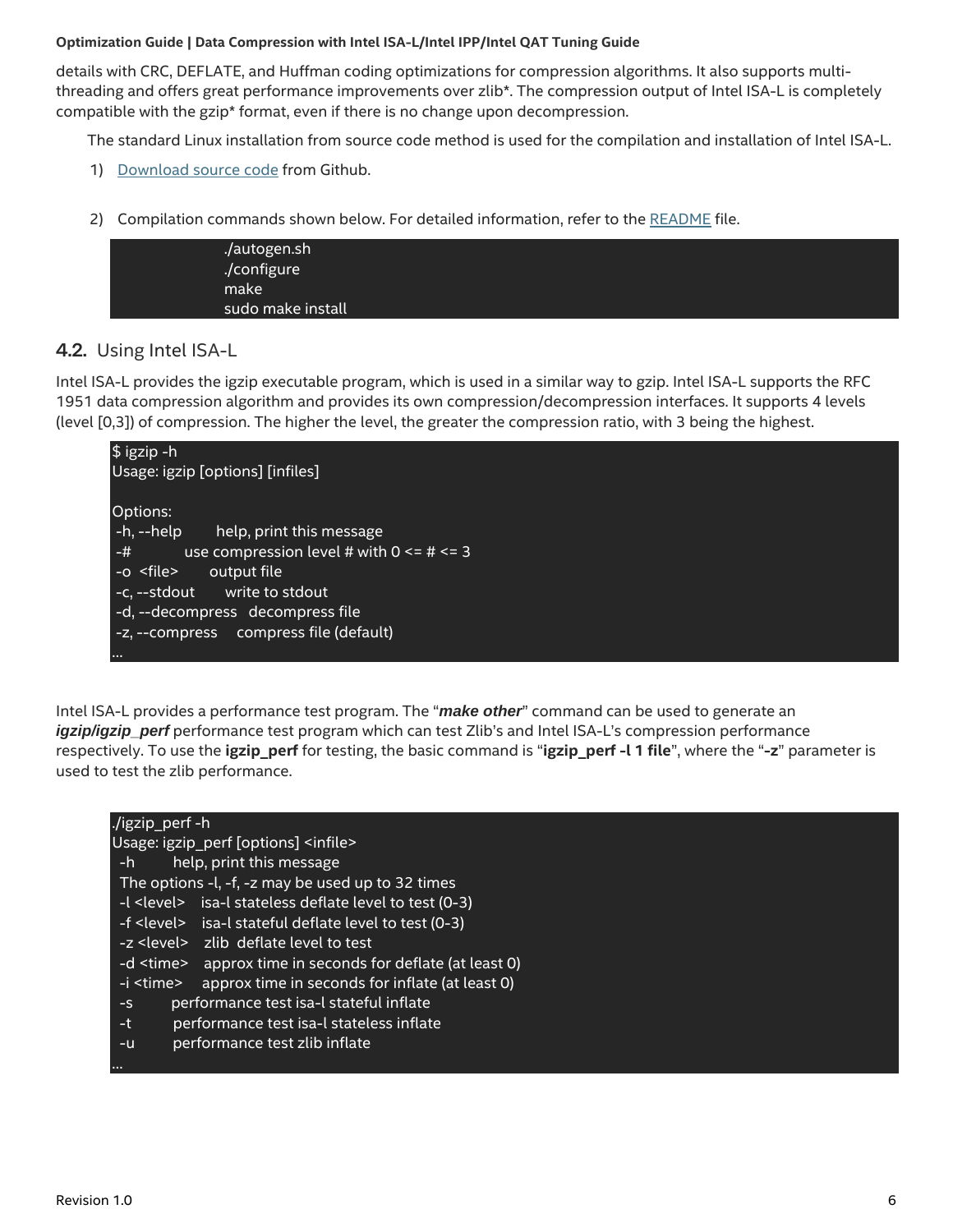## <span id="page-6-0"></span>5. Installing and Using Intel Integrated Performance Primitives

#### <span id="page-6-1"></span>5.1. Installing Intel IPP

Intel IPP is a component of the [Intel® oneAPI Base Toolkit](https://software.intel.com/content/www/us/en/develop/tools/oneapi/base-toolkit.html) and can be installed via oneAPI.

- 1) Download the [installation package.](https://software.intel.com/content/www/us/en/develop/tools/oneapi/base-toolkit/download.html) Select your operating system and installation method before you download.
- 2) Install

#### sh ./<installer>.sh

Intel IPP will be installed to the path: **/opt/intel/oneapi/ipp**.

3) Integrate Intel IPP and ZLib\*

Unlike Intel ISA-L, the Zlib function of IPP does not provide a complete DEFLATE compression/decompression function, but instead optimizes Zlib's core functions so that Zlib runs faster. IPP provides patches for different Zlib versions. Enabling the "**-DWITH\_IPP**" option while compiling Zlib will result in a Zlib library with IPP optimizations. For more details on how to compile Intel IPP Zlib, please refer to the Readme file under the "**components/interfaces/ipp\_zlib**" directory of the IPP product. The main steps are:

Download th[e Zlib source code](https://zlib.net/) and decompress it. Use the IPP patch: "patch -p1 < zlib-1.2.7.3.patch"

export CFLAGS="-m64 -DWITH\_IPP -I\$IPPROOT/include" ./configure make shared

Replace the system's original **libz.so** file with the compiled **libz.so** file

#### <span id="page-6-2"></span>5.2. Using Intel IPP Zlib

In terms of compatibility, IPP is fully integrated into the open source Zlib and is 100% compatible with the traditional Zlib library. Intel IPP Zlib guarantees binary compatibility, and so Intel IPP Zlib can be used to replace the traditional Zlib.

Intel IPP provides the test program, **zpipe.c**, which can be found in the "**zlib-<version>/examples**" directory and the following command can be used to link it to the IPP library.

#### gcc -O3 -o zpipe\_ipp.out zpipe.c -I\$IPPROOT/include \$HOME/zlib-1.x.xx/libz.a -L\$IPPROOT/lib/intel64 -lippdc -lipps -lippcore

As a comparison, the following command is used to link it to the original zlib.

#### gcc -O3 -o zpipe.out zpipe.c -lz

The command to compress the file is:

./zpipe\_ipp.out < input > output

The command to decompress the file is:

./zpipe\_ipp.out -d < input > output

#### **Reference for Intel IPP parameter settings:**

- 1. If the fastest compression speed is required, the compression level can be set to -2. The compression ratio will be slightly smaller than Level 1, but with very good performance.
- 2. Compression Levels 1 to 9 are compatible with those of Zlib, while Levels 11 to 19 are similar to Levels 1 to 9, and suitable for compression of larger files (>1MB).

#### <span id="page-6-3"></span>5.3. Compression Performance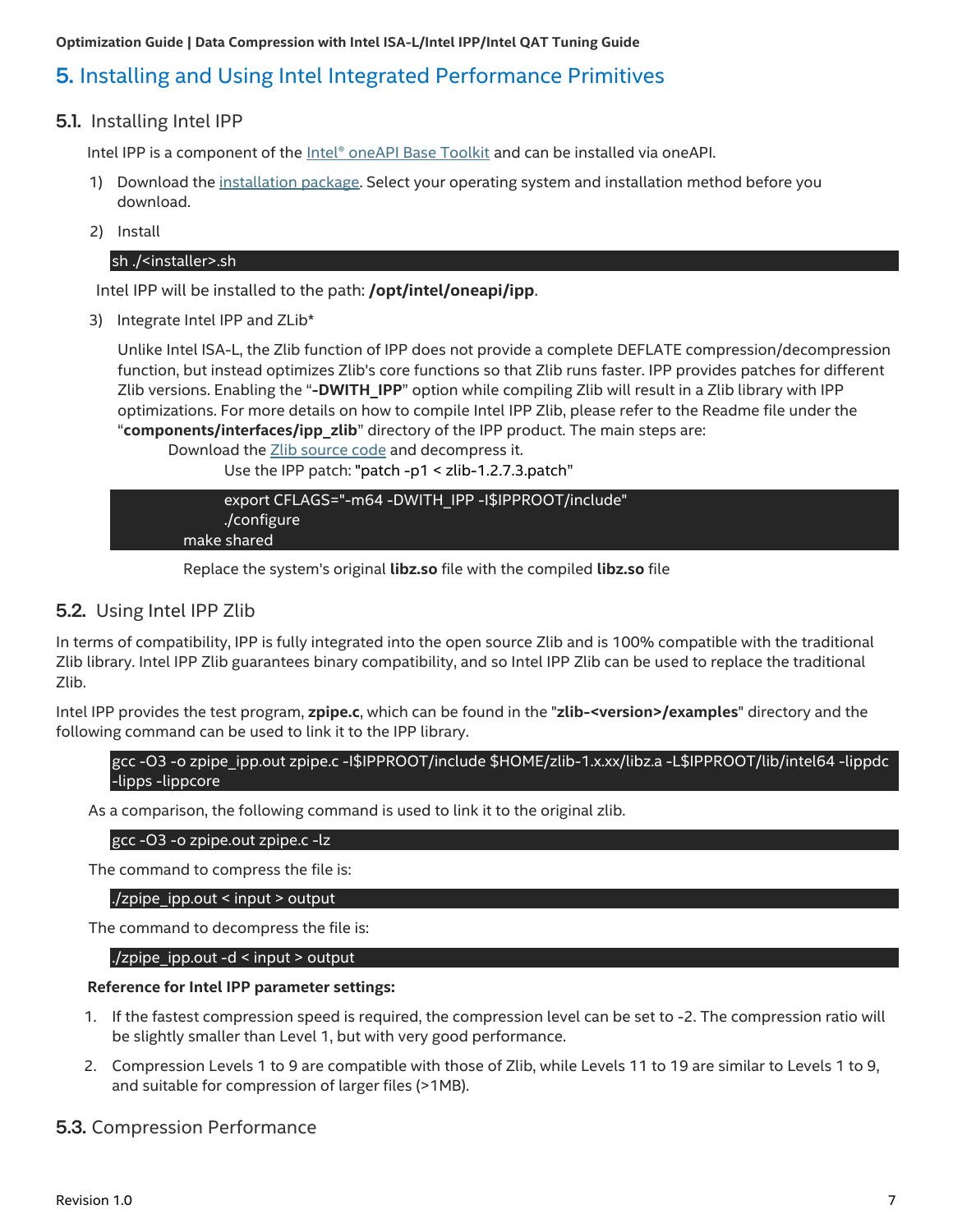Intel ISA-L is very high in performance, about 5 times that of Zlib. Intel IPP also has a very significant performance improvement over Zlib. These methods can be chosen according to specific requirements.

- If a higher performance and a smaller compression ratio is required, Intel ISA-L can be used.
- If a higher compression ratio is required at the cost of some performance, Intel IPP can be used.

| <b>Attribute</b>                                      | Intel® ISA-L                       | Intel <sup>®</sup> IPP Zlib                                                     |
|-------------------------------------------------------|------------------------------------|---------------------------------------------------------------------------------|
| Compression/decompression<br>speed                    | Very high                          | high                                                                            |
| Compress ratio                                        | Medium                             | Medium to high                                                                  |
| Ease of use                                           | Yes, as it calls ISA-L<br>directly | Yes, if the standard Zlib<br>interface is used. Simply<br>replace it if needed. |
| Standard Zlib API source<br>code/binary compatibility | <b>No</b>                          | Yes                                                                             |
| Open Source                                           | Yes                                | No                                                                              |

## <span id="page-7-0"></span>6. Installing and Using Intel QuickAssist Technology

Intel® QuickAssist Accelerator technology is built into some Intel adapter PCIe cards, which need to be installed into the server's PCIe slot. Some Intel QAT accelerator cards are shown below.



Intel QAT supports hardware-accelerated Deflate lossless compression algorithms. Since data compression is a computation intensive task, compression usually greatly increases CPU overheads. Using Intel QAT enables transparent data compression/decompression without increasing CPU overheads, saving disk space and disk read and write bandwidth, while increasing disk read and write throughput (IOPS).

Intel QAT compression can be used with many applications such as Nginx\*, Hadoop\*, ZFS\*, and RocksDB\*, for considerably better application performance. For more details, please refer to the [QuickAssist Technology](https://01.org/intel-quickassist-technology) webpage..

#### <span id="page-7-1"></span>6.1. Installing Intel QAT

The Intel QAT driver can be downloaded from page mentioned in the previous paragraph, and installed by following the standard "**./configure; make install**" command. Sample programs can be installed by using the "**make samples-install**". The sample program "cpa\_sample\_code runTests=32" can be used to test compression performance.

After installation, the **lsmod** command can be used to check the installation status. The output should be similar to the following:

#### # lsmod | grep qa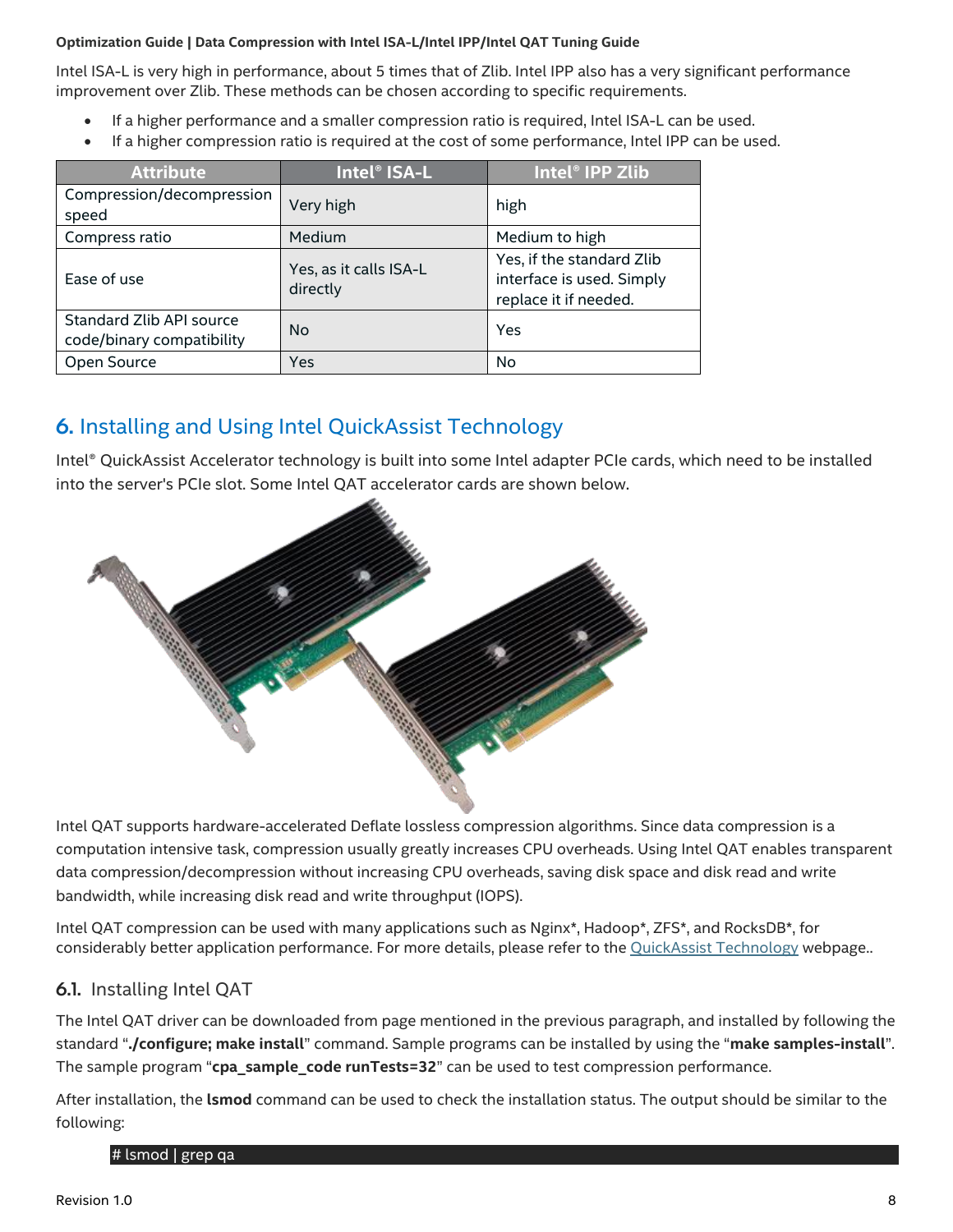| qat_c62x  | 18061 0                |                               |
|-----------|------------------------|-------------------------------|
| intel gat |                        | $214941$ 2 usdm_drv, gat_c62x |
| uio       | $19338$ 1 $intel_q$ at |                               |

If **qat\_service** is also installed in the system, the service status can be checked.

| # service gat service status                                                                                   |
|----------------------------------------------------------------------------------------------------------------|
| Checking status of all devices.                                                                                |
| There is 3 QAT acceleration device(s) in the system:                                                           |
| gat dev0 - type: c6xx, inst id: 0, node id: 1, bsf: 0000:cc:00.0, #accel: 5 #engines: 10 state: up             |
| qat_dev1 - type: c6xx, inst_id: 1, node_id: 1, bsf: 0000:ce:00.0, #accel: 5 #engines: 10 state: up             |
| gat dev2 - type: c6xx, inst id: 2, node id: 1, bsf: 0000:d0:00.0, #accel: $\frac{1}{2}$ #engines: 10 state: up |

#### <span id="page-8-0"></span>6.2. Intel QAT Settings

The interface between the Intel QAT accelerator card driver and hardware is implemented by "**ring**" - "**request ring**" and "**response ring**". The driver uses a **request ring** to send data to the accelerator card, and a **response ring** is used to receive the response data. Whether the response data is usable can be identified using "**interrupt**", or by polling the **response ring**.

For best performance, the following factors need to be considered:

1) Intel QAT supports 3 programming modes: Interrupt, Polling and Epoll. If the data flow is fairly stable (such as package processing applications) the Polling mode is recommended, with the off-loading cost being the lowest. If the data flow has sudden spikes, the Epoll mode is recommended so that the application can "sleep" until there is a response that requires processing.

When using the Polling mode:

- The polling cycle needs to be carefully adjusted for best performance
- It is best to call the polling API and submit new requests using the same thread

When using the Epoll mode:

- When the CPU is idle, the CPU utilization should be 0%. It should not be 0 in any other statuses. Polling may be better than Epoll in case of high workloads.
- 2) Synchronous and asynchronous: The Intel QAT API supports both synchronous and asynchronous operation modes. For the best performance, applications should be able to submit multiple pending requests to the acceleration engine, greatly reducing delays in processing requests on the engine. Pending requests can be submitted from the application using asynchronous submission requests or using the synchronous mode in multi threads. As multi-threading creates additional overheads due to context switching between threads, the asynchronous mode is recommended.
- 3) Avoid PCI performance bottlenecks: the following prerequisites are required for best performance:
	- Data buffer should be 64-byte aligned.
	- The data transmission size should be an integer multiple of 64 bytes.
	- Avoid transmitting data that is less than 64 bytes.
- 4) Disable parameter checking: Parameter checking increases the clock cycle the driver uses. It is enabled by default and can be enabled/disabled using the **ICP\_PARAM\_CHECK** environment variable.

For more information about Intel QAT performance optimization, refer to "Intel® QuickAssist Technology - Performance [Optimization Guide](https://01.org/sites/default/files/downloads/330687qatperformanceoptimizationguiderev007us.pdf)".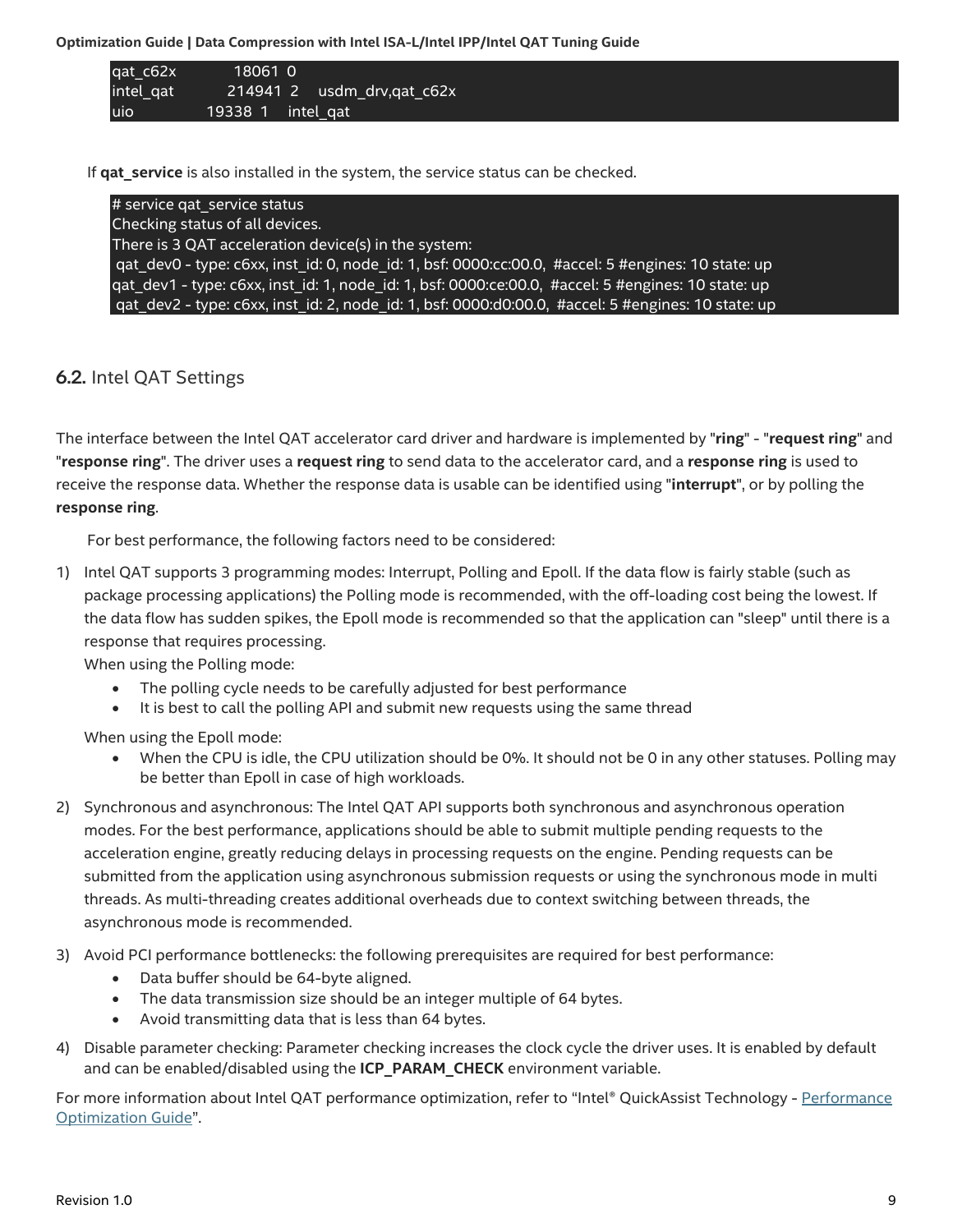#### **Intel QAT Configuration File**

The Intel QAT driver uses a configuration file to configure operating parameters. The default configuration file (in the "**quickassist/utilities/adf\_ctl/conf\_files**" directory) is included in the software package. Using the Intel C62x chipset as an example, the configuration file is "**c6xx\_dev[x].conf**", which can be edited as required. The following is a sample configuration file and its descriptions:

| [GENERAL]                             |                                                                       |
|---------------------------------------|-----------------------------------------------------------------------|
| Services Enabled = $cy;dc$            | # enabled services, cy means encryption, dc means compression         |
|                                       |                                                                       |
| [KERNEL]                              |                                                                       |
| .                                     |                                                                       |
| [SHIM]                                |                                                                       |
|                                       | NumberCyInstances = $0$ # number of encrypted instances               |
|                                       | NumberDcInstances = $1$ # number of compression instances             |
|                                       | NumProcesses = $32$ # number of user space processes                  |
| # Data Compression - User instance #0 |                                                                       |
|                                       | Dc0Name = "Dc0" # name of data compression sample                     |
| Dc0IsPolled = 1                       | # work mode, 0 means the "Interrupt" mode, 1 means the "Polling" mode |
| 2 means "Epoll Mode"                  |                                                                       |
| # List of core affinities             |                                                                       |
| Dc0CoreAffinity = 1                   | # specifies CPU affinity for data compression                         |

For more details on the configuration file, please visit *Intel® QuickAssist Technology* and refer to "Intel® QuickAssist Technology Software for Linux\* - Programmer's Guide".

#### <span id="page-9-0"></span>6.3. Installing and Using QATzip

QATzip runs in the accelerated compression/decompression library in the user space. It is built on top of Intel QAT and offloads actual compression/decompression requests to Intel QAT devices. For more details please refer to the *QATzip* webpage.

For various user mode applications with compression enabled, QATzip enables the fast integration of hardware acceleration solutions with no need to call Intel QAT driver APIs in the application. This greatly shortens the development process which requires tinkering of hardware details such as hardware configuration, exception handling, memory preparation for hardware DMA, and other such operations. It also helps a lot to accelerate the evaluation and deployment of Intel QAT hardware optimized solutions.

#### **Installation method**

- 1) Set environment variables. Set **ICP\_ROOT** as the QAT driver source code directory, and **QZ\_ROOT** as the QATzip source code directory.
- 2) Enable Hugepages

```
echo 1024 > /sys/kernel/mm/hugepages/hugepages-2048kB/nr_hugepages
rmmod usdm_drv
insmod $ICP_ROOT/build/usdm_drv.ko max_huge_pages=1024 max_huge_pages_per_process =16
```
3) Compile and install QATzip

| cd \$QZ ROOT                          |
|---------------------------------------|
| /configure --with-ICP ROOT=\$ICP ROOT |
| make clean.                           |
| make all install                      |

4) Update configuration file

QATzip provides a sample configuration file, which can be used with the QAT driver.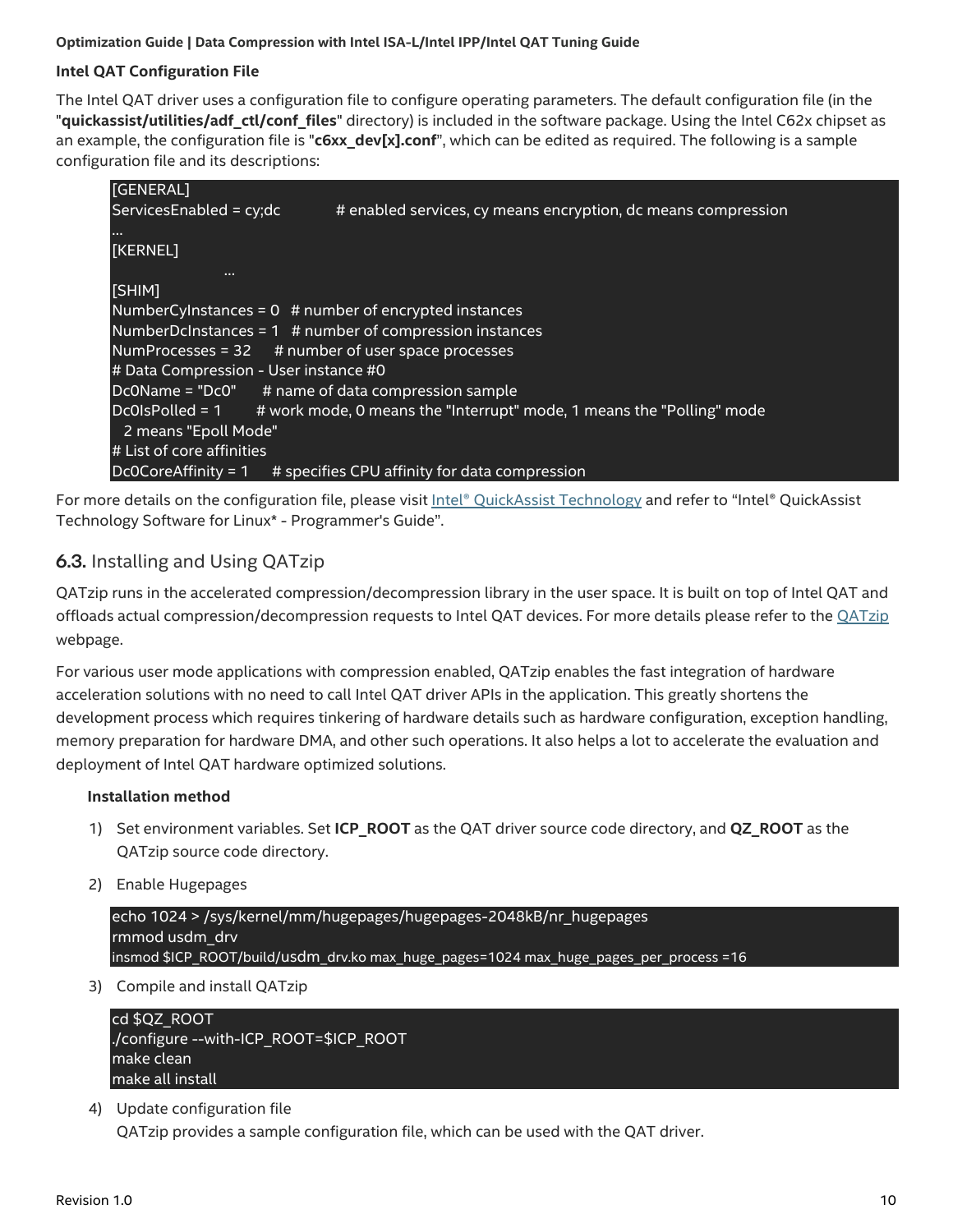cp \$QZ\_ROOT/config\_file/\$YOUR\_PLATFORM/\$CONFIG\_TYPE/\*.conf /etc

5) Restart **qat\_service**

#### service qat\_service restart

QATzip provides the qzip program, which can be used for file compression and decompression. It can be used as follows:

| qzip-k \$your_input_file (add-h for help)                            |                                                        |                                 |                                                                        |  |
|----------------------------------------------------------------------|--------------------------------------------------------|---------------------------------|------------------------------------------------------------------------|--|
| This compression and decompression util could support below options: |                                                        |                                 |                                                                        |  |
|                                                                      |                                                        |                                 | " -A, --algorithm set algorithm type, currently only support deflate", |  |
|                                                                      |                                                        | " -d, --decompress decompress", |                                                                        |  |
|                                                                      |                                                        |                                 | $" -f, -f$ orce force overwrite of output file and compress links",    |  |
|                                                                      |                                                        |                                 | " -h, --help give this help",                                          |  |
|                                                                      |                                                        |                                 | " -H, --huffmanhdr set huffman header type",                           |  |
|                                                                      |                                                        |                                 | " -k, --keep keep (don't delete) input files",                         |  |
|                                                                      |                                                        |                                 | " -V, --version display version number",                               |  |
|                                                                      |                                                        |                                 | " -L, --level set compression level",                                  |  |
|                                                                      |                                                        |                                 | " -C, --chunksz set chunk size",                                       |  |
| $\mathbf{u}_\perp$                                                   |                                                        |                                 | $-0$ , $-$ output set output header format(gzip gzipext 7z)",          |  |
|                                                                      | "-r, set max inflight request number",                 |                                 |                                                                        |  |
|                                                                      | " -R, set Recursive mode for decompressing a directory |                                 |                                                                        |  |
|                                                                      | It only supports for gzip/gzipext format and           |                                 |                                                                        |  |
|                                                                      | decompression operation",                              |                                 |                                                                        |  |
|                                                                      | $-O$                                                   |                                 | set output file name"                                                  |  |

The "**run\_perf\_test.sh**" script can be used to test the compression and decompression performance of QATzip.

cd \$QZ\_ROOT/test/performance\_tests ./run\_perf\_test.sh

## <span id="page-10-0"></span>7. Conclusion

Intel provides different solutions in data compression, Intel ISA-L and Intel IPP are software solutions, if need higher performance using a smaller compression ratio, you can choose Intel ISA-L, if need a higher compression ratio at cost of some performance, you can choose Intel IPP. Intel QAT is a hardware-based solution that offloads data to hardware for processing, providing extremely high performance, you can choose the right solution according to different application scenarios.